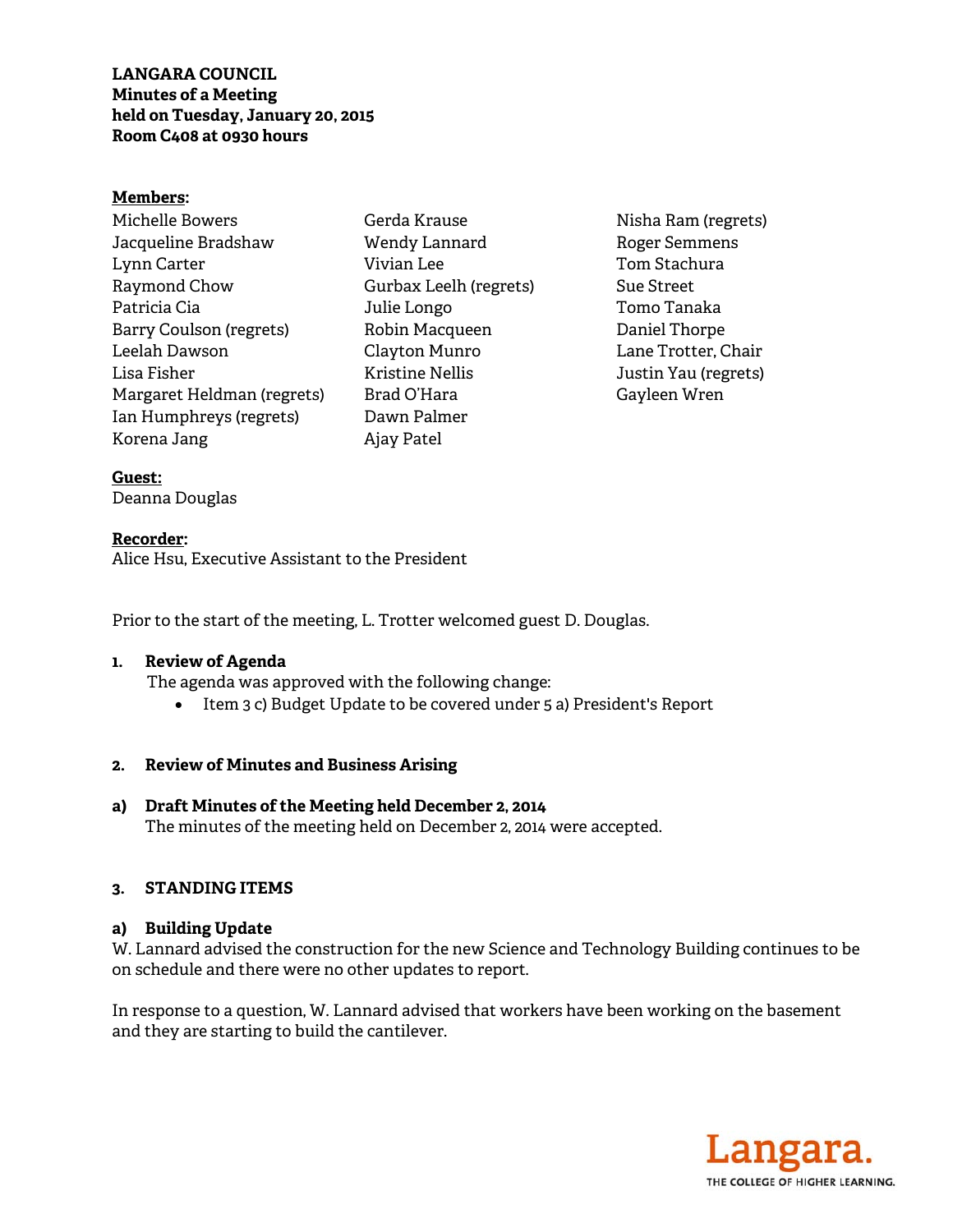# **b) IT Update**

T. Stachura made a presentation to provide an update on projects that have had significant progress, summarized overall operational status, and advised staff changes in the IT Department. He noted that two IT Info Sessions have been scheduled on March 12, 2015 and March 18, 2015 for the Spring 2015 semester, and IT is also organizing trainings for employees who directly handle Purchase Card information.

In response to a question in relation to Resource RFP, T. Stachura advised the final selected company will provide recruitment services including hiring permanent positions and supplying contract or temporary positions as required.

T. Stachura also made a presentation to provide an update on Leapfrog Business Analysis Training advising that training sessions on Business Analysis Essentials will be offered to people who are not business analysts but will participate in business analysis, and more advanced course on Business Process Review will be offered to people who will be directly involved in the business process reviews for Project Leapfrog. Discussion ensued and members' questions were answered.

# **4. CURRICULUM ITEMS**

## **a) Education Council Meeting held on November 18, 2014**

G. Krause referred to the summary report of the Education Council meeting held on November 18, 2014 attached to the agenda and noted that many small changes came through the meeting as it was the deadline for the summer term. She highlighted the following:

- Langara School of Management has developed some Special Topics courses in business and international business, as well as some new courses for Post Degree Diploma programs.
- Co-op normally has four levels of full-time courses. Each course has now been broken into two half-time courses, which can be served as alternatives to the existing full-time courses for students who are unable to take courses in full-time.
- Journalism has a new course Civic Reporting.
- There are many course changes including some small changes in policies and credentials.
- Continuing Studies has two new certificate programs Advanced Dog Walking Professional Certificate and Therapeutic Touch Practitioner Certificate, both are building on existing successful and popular programs Continuing Studies is already offering.

The Education Council summary report for November 18, 2014 was received for information.

## **5. FOR INFORMATION**

## **a) President's Report**

L. Trotter provided the following report: